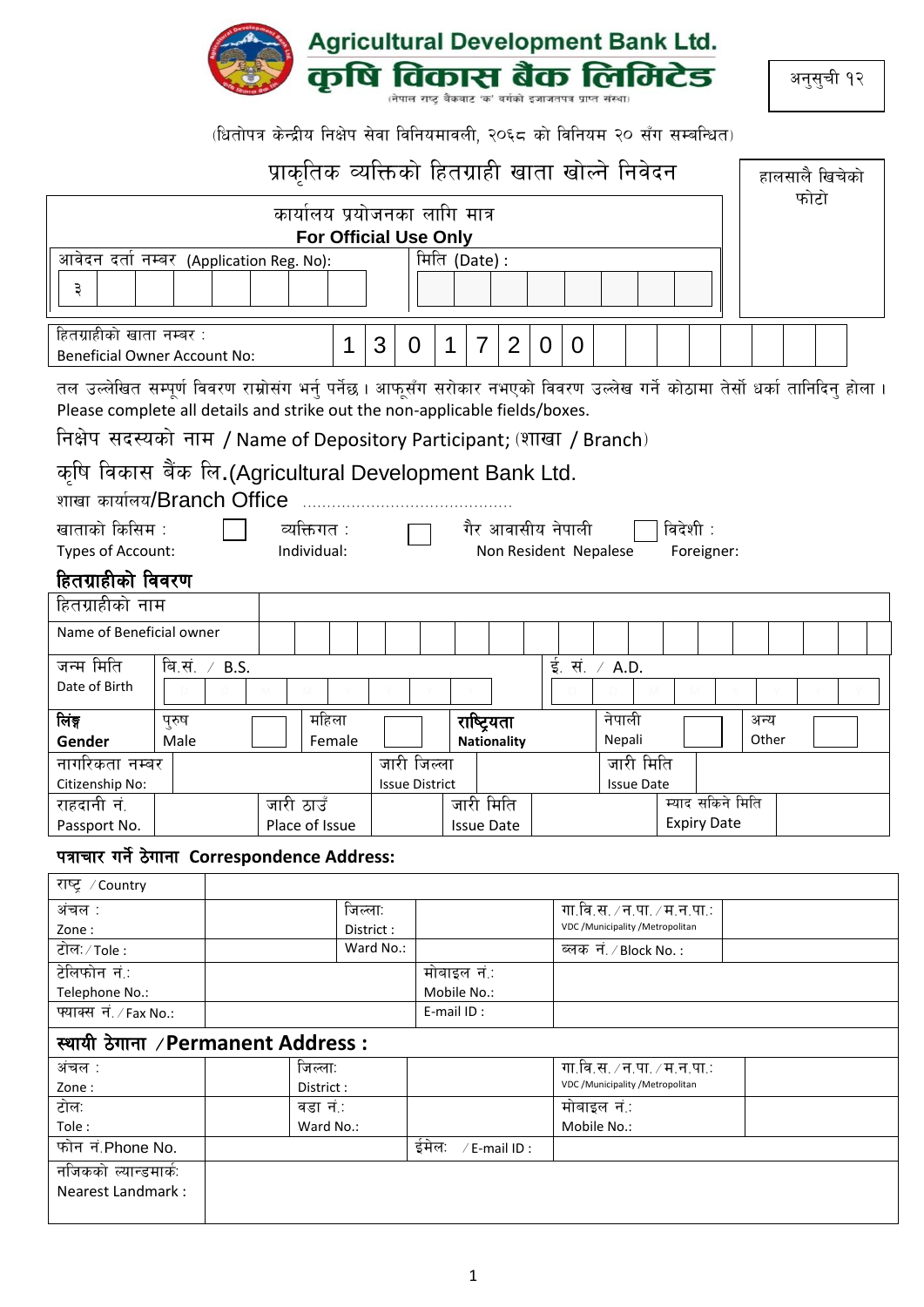## Psf3/ kl/jf/sf ;b:ox?sf] ljj/0f ÷**Details of Family Members**

| <b>Grand Father's Name:</b> |  |  |  |  |  |  |  |  |  |  |
|-----------------------------|--|--|--|--|--|--|--|--|--|--|
| हजुर बुबाको नाम             |  |  |  |  |  |  |  |  |  |  |
| Father's Name               |  |  |  |  |  |  |  |  |  |  |
| बुबाको नाम                  |  |  |  |  |  |  |  |  |  |  |
| Mother's Name               |  |  |  |  |  |  |  |  |  |  |
| आमाको नाम                   |  |  |  |  |  |  |  |  |  |  |
| Spouse's Name               |  |  |  |  |  |  |  |  |  |  |
| पति ∕ पत्निको नाम           |  |  |  |  |  |  |  |  |  |  |
| Son's Name                  |  |  |  |  |  |  |  |  |  |  |
| Daughter's Name             |  |  |  |  |  |  |  |  |  |  |
| Daughter in-Law's Name      |  |  |  |  |  |  |  |  |  |  |

#### <u>पेशागत विवरण ⁄ Details of Occupation</u>

| पेशा                                                                   | सरकारी<br>सेवा |                                   |       | सार्वजनिक /निजी क्षेत्र                                   |                                   |                  |         | एन.जी.ओ. ∕ आई.एन.जी.ओ.  | काननी विज्ञ                     |  |  |
|------------------------------------------------------------------------|----------------|-----------------------------------|-------|-----------------------------------------------------------|-----------------------------------|------------------|---------|-------------------------|---------------------------------|--|--|
| Occupation                                                             |                | Service Govt.                     |       | <b>Public/Private Sector</b>                              |                                   | NGO/INGO         |         |                         | Legal Expert                    |  |  |
|                                                                        | विशेषज्ञ       | व्यापारी                          |       | विद्यार्थी                                                |                                   | सेवा निवृत       |         | गहिणी                   | अन्य                            |  |  |
|                                                                        | Expert         | Businessperson                    |       | Student                                                   |                                   | Retired          |         | House Wife              | Others                          |  |  |
| व्यापारको प्रकार                                                       |                | उत्पादन                           |       |                                                           | सेवामुखी                          |                  |         |                         |                                 |  |  |
| <b>Types of Business</b>                                               |                | Manufacturing                     |       |                                                           |                                   | Service Oriented |         |                         |                                 |  |  |
| संस्थाको नाम                                                           |                |                                   |       | ठंगाना                                                    |                                   |                  |         | पद                      |                                 |  |  |
| <b>Organization's Name</b>                                             |                |                                   |       | Address                                                   |                                   |                  |         | Designation             |                                 |  |  |
| आर्थिक विवरण                                                           |                |                                   |       | आयको सीमा (वार्षिक विवरण) / Income Limit (Annual Details) |                                   |                  |         |                         |                                 |  |  |
| <b>Financial Details</b>                                               |                | रु. १,००,००० सम्म रु.             |       |                                                           |                                   |                  |         |                         | १,००,००१ देखि रु. २,००,००० सम्म |  |  |
|                                                                        |                | Up to Rs. 1,00,000                |       |                                                           | From Rs. 1,00,001 to Rs. 2,00,000 |                  |         |                         |                                 |  |  |
|                                                                        |                |                                   |       | रु. २,००,००१ देखि रु. ५,००,००० सम्म                       |                                   |                  |         | रु. ५,००,००० भन्दा माथि |                                 |  |  |
|                                                                        |                | From Rs. 2,00,001 to Rs. 5,00,000 |       |                                                           |                                   |                  |         | Above Rs. 5,00,000      |                                 |  |  |
| निक्षेप सदस्यले हितग्राहीको खातामा भएको घटबढ स्वचालित रुपमा            |                |                                   |       |                                                           |                                   |                  | गराउने  |                         | नगराउने                         |  |  |
| गराउने / नगराउने । Standing Instruction for the automatic transactions |                |                                   |       |                                                           |                                   |                  | Yes     |                         | No                              |  |  |
| खाताको विवरण प्राप्त गर्ने                                             |                |                                   | दैनिक |                                                           | साप्ताहिक                         |                  | पाक्षिक |                         | मासिक                           |  |  |
| <b>Account Statement</b>                                               |                |                                   | Daily |                                                           | Weekly                            |                  | 15 days |                         | Monthly                         |  |  |

## संरक्षकको विवरण (नाबालकको हकमा मात्र) / Guardian's Details (In case of Minor only)

| नाम / थर / Name/Surname:                | . .                           |
|-----------------------------------------|-------------------------------|
|                                         |                               |
| निवेदकसँगको सम्बन्ध :                   |                               |
| Relationship with applicant:            |                               |
| पत्राचार ठेगाना :                       |                               |
| Correspondence Address :                |                               |
| राष्ट्र / Country :                     | अंचल ⁄zone                    |
| जिल्ला ⊅District :                      | टेलिफोन नं.Telephone No.:     |
| फ्याक्स $\vec{\mathsf{n}}$ . / Fax No.: | मोबाइल नं $1$ /Mobile No.:    |
| स्थायी लेखा नं. / PAN No.:              | ईमेल<br>$\sqrt{}$ E-mail ID : |

| नोट : १. नाबालकको हकमा संरक्षक तथा नाबालक दुवैको फोटो संलग्न गर्न् पर्नेछ ।                                                                                                                                                                                                                                         | सरक्षकका फोटो |
|---------------------------------------------------------------------------------------------------------------------------------------------------------------------------------------------------------------------------------------------------------------------------------------------------------------------|---------------|
| (In case of minor, guardian and minor's photos are required to submit.)                                                                                                                                                                                                                                             |               |
| २. कानूनी संरक्षक भए सो सम्बन्धी कागजात संलग्न गर्न् पर्नेछ ।                                                                                                                                                                                                                                                       |               |
| ३. आमा वा बाब् संरक्षक भएमा छोरा वा छोरीको जन्म दर्ता प्रमाणपत्रको प्रतिलिपि पेश गर्न् पर्नेछ ।                                                                                                                                                                                                                     |               |
| ४. निवेदकको हस्ताक्षर तथा औंठा छापमा संरक्षकको हस्ताक्षर तथा औंठा छाप हुन् पर्नेछ ।                                                                                                                                                                                                                                 |               |
|                                                                                                                                                                                                                                                                                                                     |               |
| $\frac{1}{2}$ $\frac{1}{2}$ $\frac{1}{2}$ $\frac{1}{2}$ $\frac{1}{2}$ $\frac{1}{2}$ $\frac{1}{2}$ $\frac{1}{2}$ $\frac{1}{2}$ $\frac{1}{2}$ $\frac{1}{2}$ $\frac{1}{2}$ $\frac{1}{2}$ $\frac{1}{2}$ $\frac{1}{2}$ $\frac{1}{2}$ $\frac{1}{2}$ $\frac{1}{2}$ $\frac{1}{2}$ $\frac{1}{2}$ $\frac{1}{2}$ $\frac{1}{2}$ |               |

### lgj]bs u}/ cfjfl;o g]kfnL ePdf÷**For Non Resident Nepalese**

| । वैदेशिक ठेगाना ⁄ Foreign Address |                                   |  |
|------------------------------------|-----------------------------------|--|
| सहर ∕ Citv                         | राज्य ⁄ State                     |  |
| ंदेश ∕ Country                     | गैरआवासिय कोड नं.<br>NRN Code No. |  |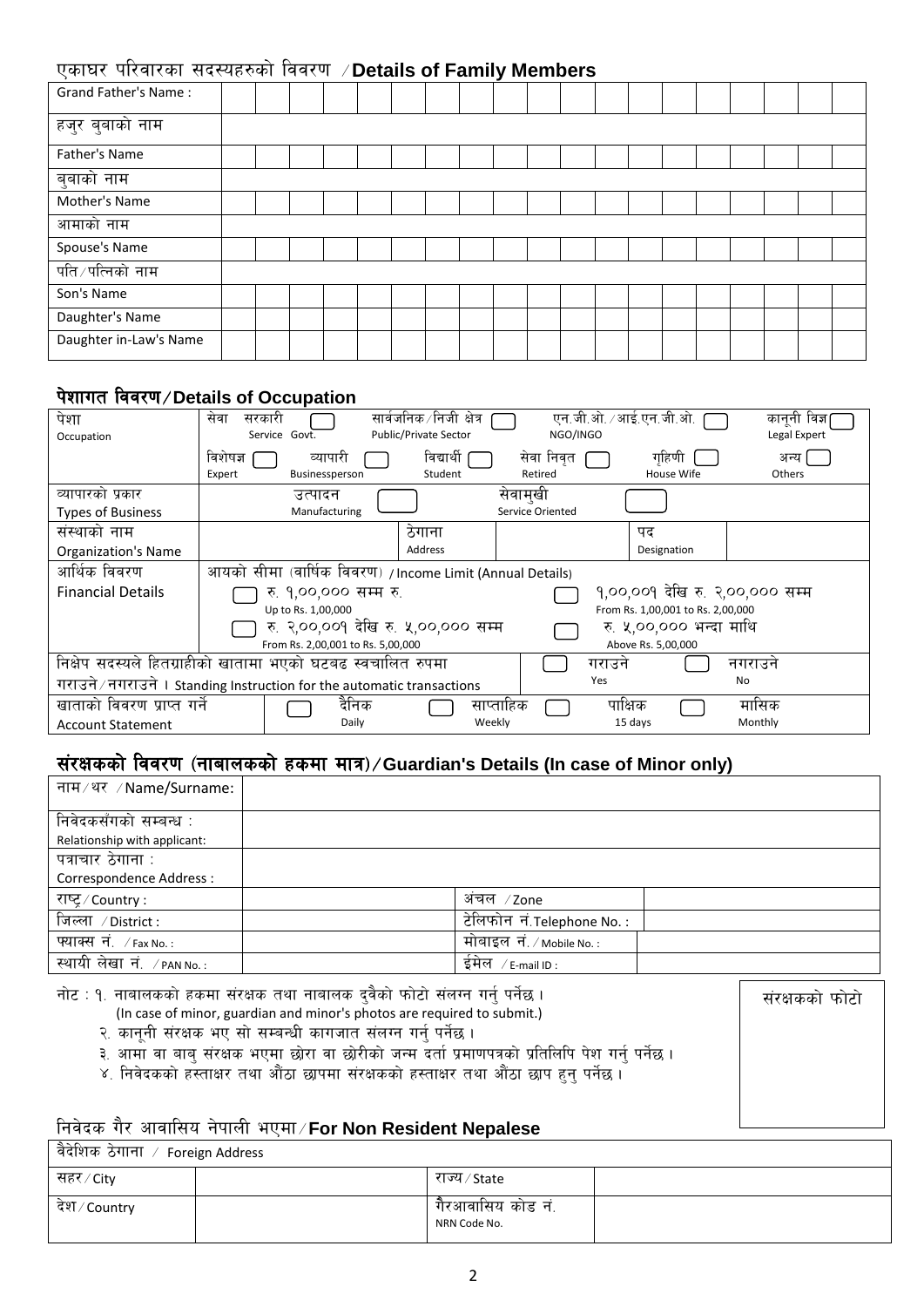# s[lif ljsf; a}+sdf /x]sf] a}+s vftfsf] ljj/0f÷**Bank Account Details**

| बैंक खाताको किसिम $\hspace{.08cm}/\hspace{.08cm}$ Types of Bank Account | बचत खाता<br>Saving Account | चल्ता खाता<br><b>Current Account</b> |
|-------------------------------------------------------------------------|----------------------------|--------------------------------------|
| बैंक खाता नम्बर/Bank Account Number                                     |                            |                                      |
| शखा कायोलय⁄ Branch office                                               |                            |                                      |

#### इच्छाइएको व्यक्ति सम्बन्धी विवरण / Nominee's Details:

त्र करने,<br>मेरो मृत्यू भएको अवस्थामा देहायको व्यक्तिले मेरो नाममा भएको सम्पूर्ण धितोपत्रको हक पाउने गरी इच्छाएको छु। In the event of my death or incapacity, the following named nominee shall be entitled to the balance of my demat account:

| इच्छाएको व्यक्तिको नाम :                      |                |                                            |      |  |
|-----------------------------------------------|----------------|--------------------------------------------|------|--|
| Name of Nominee :                             |                |                                            |      |  |
| निवेदकसँगको सम्बन्ध :                         |                |                                            |      |  |
| Relationship:                                 |                |                                            |      |  |
| नागरिकता ∕ राहदानी नम्बर                      | जारी ठाउँ      |                                            | उमेर |  |
| Citizenship/Passport No.                      | Place of Issue |                                            | Age  |  |
| पत्राचार ठेगाना :<br>Correspondence Address : |                |                                            |      |  |
| राष्ट्र / Country                             |                | अंचल $\angle$ zone :                       |      |  |
| जिल्ला ∕ <sub>District</sub>                  |                | टेलिफोन नं./Telephone No;:                 |      |  |
| फ्याक्स नं. / Fax No.                         |                | मोबाइल $\vec{\mathsf{H}}$ . / Mobile No. : |      |  |
| स्थायी लेखा नं. / PAN No.:                    |                | इमेल / $\varepsilon$ -mail ID:             |      |  |